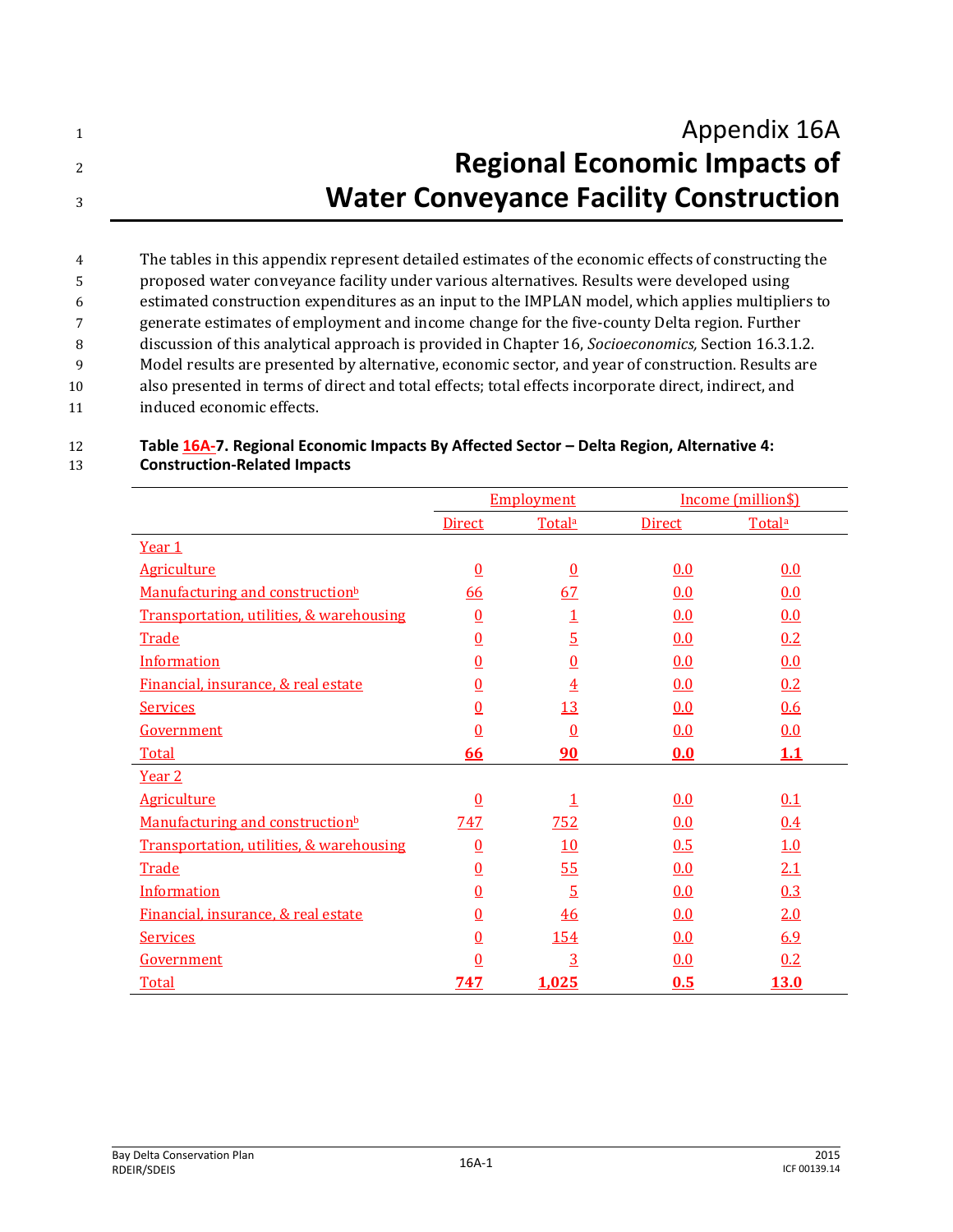|                                             | Employment      |            | Income (million\$) |             |
|---------------------------------------------|-----------------|------------|--------------------|-------------|
|                                             | <b>Direct</b>   | Totala     | <b>Direct</b>      | Totala      |
| Year <sub>3</sub>                           |                 |            |                    |             |
| <b>Agriculture</b>                          | $\underline{0}$ | <u>14</u>  | 0.0                | 0.7         |
| Manufacturing and construction <sup>b</sup> | 2,427           | 4,928      | 167.6              | 176.9       |
| Transportation, utilities, & warehousing    | $\underline{0}$ | <u>119</u> | 1.0                | 8.8         |
| Trade                                       | $\underline{0}$ | 564        | 0.0                | 22.4        |
| Information                                 | $\underline{0}$ | 54         | 0.0                | 4.1         |
| Financial, insurance, & real estate         | $\overline{0}$  | 462        | 0.0                | 20.7        |
| <b>Services</b>                             | $\overline{0}$  | 1,822      | 0.0                | 88.8        |
| Government                                  | $\overline{0}$  | 24         | 0.0                | 2.2         |
| Total                                       | 2,427           | 7,988      | 168.6              | 324.6       |
| Year 4                                      |                 |            |                    |             |
| <b>Agriculture</b>                          | $\underline{0}$ | <u>12</u>  | 0.0                | 0.6         |
| Manufacturing and construction <sup>b</sup> | 1,743           | 4,028      | 153.3              | 161.5       |
| Transportation, utilities, & warehousing    | $\underline{0}$ | 98         | 0.0                | 6.8         |
| Trade                                       | $\underline{0}$ | 480        | 0.0                | <u>19.1</u> |
| Information                                 | $\underline{0}$ | 47         | 0.0                | 3.5         |
| Financial, insurance, & real estate         | $\underline{0}$ | 392        | 0.0                | 17.6        |
| <b>Services</b>                             | $\overline{0}$  | 1,566      | 0.0                | 76.7        |
| Government                                  | $\underline{0}$ | 21         | 0.0                | 1.8         |
| Total                                       | 1,743           | 6,644      | 153.3              | 287.8       |
| Year <sub>5</sub>                           |                 |            |                    |             |
| <b>Agriculture</b>                          | $\Omega$        | 10         | 0.0                | 0.5         |
| Manufacturing and construction <sup>b</sup> | 1,124           | 3,193      | 139.0              | 146.3       |
| Transportation, utilities, & warehousing    | $\underline{0}$ | 85         | 0.0                | 5.9         |
| Trade                                       | $\overline{0}$  | 403        | 0.0                | 16.1        |
| Information                                 | $\underline{0}$ | 40         | 0.0                | 3.0         |
| Financial, insurance, & real estate         | $\underline{0}$ | 328        | 0.0                | 14.8        |
| <b>Services</b>                             | $\overline{0}$  | 1,328      | 0.0                | 65.4        |
| Government                                  | $\Omega$        | 17         | 0.0                | <u>1.5</u>  |
| Total                                       | 1,124           | 5,402      | <b>139.0</b>       | 253.4       |
| Year 6                                      |                 |            |                    |             |
| <b>Agriculture</b>                          | $\underline{0}$ | 12         | 0.0                | 0.6         |
| Manufacturing and construction <sup>b</sup> | 1,572           | 3,877      | 154.8              | 163.0       |
| Transportation, utilities, & warehousing    | $\underline{0}$ | 97         | 0.0                | 6.7         |
| Trade                                       | $\underline{0}$ | 471        | 0.0                | 18.8        |
| Information                                 | $\underline{0}$ | 46         | 0.0                | 3.4         |
| Financial, insurance, & real estate         | $\overline{0}$  | 384        | 0.0                | 17.3        |
| <b>Services</b>                             | $\overline{0}$  | 1,543      | 0.0                | 75.7        |
| Government                                  | $\underline{0}$ | 20         | 0.0                | 1.8         |
| <b>Total</b>                                | 1,572           | 6,451      | <b>154.8</b>       | 287.4       |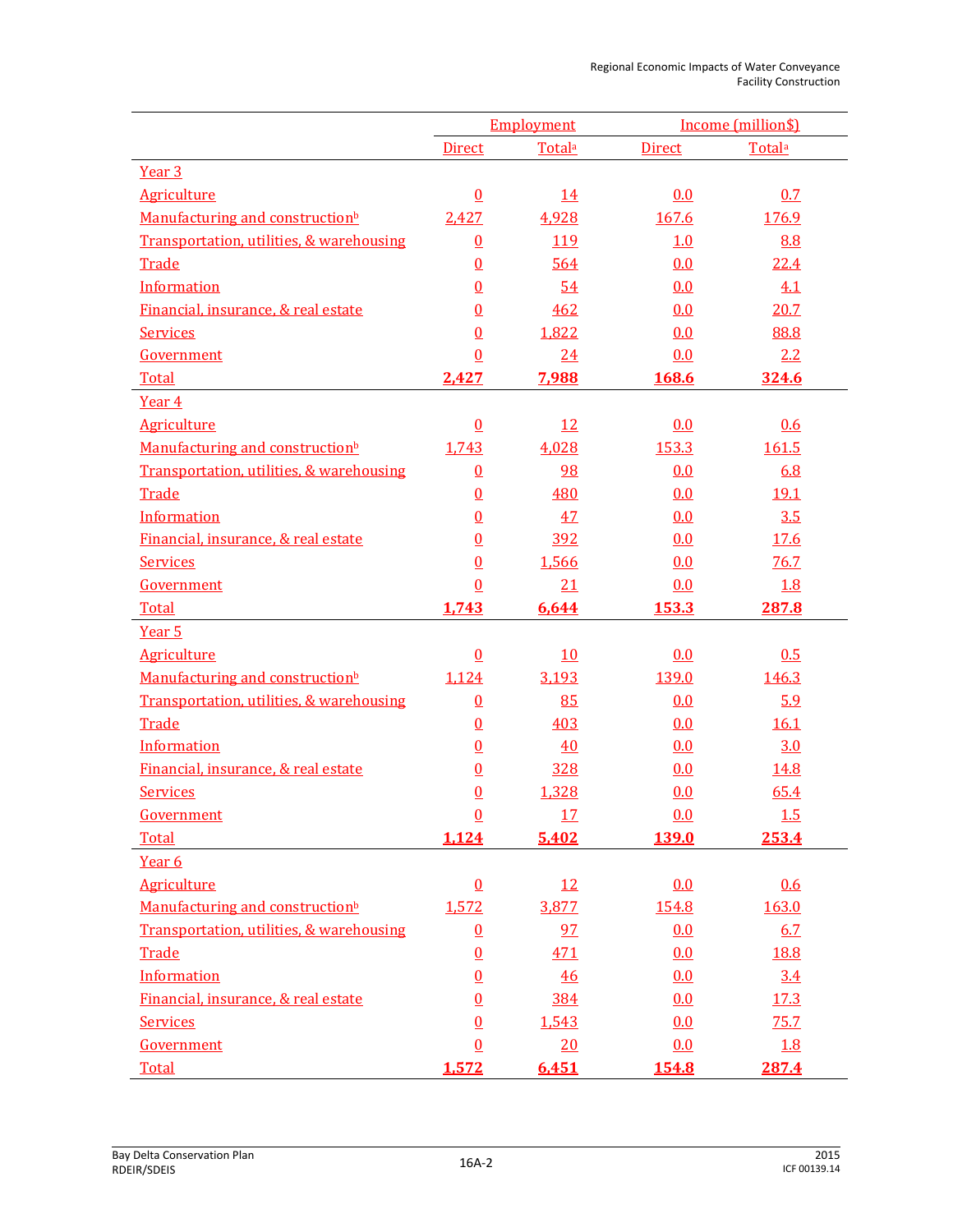|                                             | Employment      |                | Income (million\$) |              |
|---------------------------------------------|-----------------|----------------|--------------------|--------------|
|                                             | <b>Direct</b>   | Totala         | <b>Direct</b>      | Totala       |
| Year 7                                      |                 |                |                    |              |
| <b>Agriculture</b>                          | $\underline{0}$ | <u>14</u>      | 0.0                | 0.8          |
| Manufacturing and construction <sup>b</sup> | 2,207           | 4,979          | 185.9              | <u>196.0</u> |
| Transportation, utilities, & warehousing    | $\overline{0}$  | <u>120</u>     | 0.0                | 8.3          |
| Trade                                       | $\overline{0}$  | 589            | 0.0                | 23.4         |
| Information                                 | $\overline{0}$  | 57             | 0.0                | 4.3          |
| Financial, insurance, & real estate         | $\overline{0}$  | 481            | 0.0                | 21.6         |
| <b>Services</b>                             | $\overline{0}$  | 1,918          | 0.0                | 93.9         |
| Government                                  | $\overline{0}$  | 25             | 0.0                | 2.3          |
| Total                                       | 2,207           | 8,185          | <b>185.9</b>       | 350.6        |
| Year <sub>8</sub>                           |                 |                |                    |              |
| <b>Agriculture</b>                          | $\overline{0}$  | 15             | 0.0                | 0.8          |
| Manufacturing and construction <sup>b</sup> | 2,272           | 5,045          | 185.9              | 196.0        |
| Transportation, utilities, & warehousing    | $\underline{0}$ | 121            | 0.0                | 8.3          |
| Trade                                       | $\overline{0}$  | 594            | 0.0                | 23.6         |
| <b>Information</b>                          | $\overline{0}$  | 58             | 0.0                | 4.3          |
| Financial, insurance, & real estate         | $\overline{0}$  | 485            | 0.0                | 21.8         |
| <b>Services</b>                             | $\overline{0}$  | 1,932          | 0.0                | 94.5         |
| Government                                  | $\overline{0}$  | 25             | 0.0                | 2.3          |
| Total                                       | 2,272           | 8,274          | 185.9              | 351.7        |
| Year 9                                      |                 |                |                    |              |
| <b>Agriculture</b>                          | $\overline{0}$  | <u>15</u>      | 0.0                | 0.8          |
| Manufacturing and construction <sup>b</sup> | 2,278           | 5,071          | 187.4              | 197.5        |
| Transportation, utilities, & warehousing    | $\overline{0}$  | <u>122</u>     | 0.0                | 8.4          |
| Trade                                       | $\underline{0}$ | 597            | 0.0                | 23.8         |
| Information                                 | $\overline{0}$  | 58             | 0.0                | 4.3          |
| Financial, insurance, & real estate         | $\overline{0}$  | 488            | 0.0                | 21.9         |
| <b>Services</b>                             | $\overline{0}$  | 1,944          | 0.0                | 95.1         |
| Government                                  | <u>0</u>        | $\frac{26}{5}$ | 0.0                | 2.3          |
| Total                                       | 2,278           | 8,320          | <b>187.4</b>       | 354.2        |
| Year 10                                     |                 |                |                    |              |
| <b>Agriculture</b>                          | $\underline{0}$ | <b>15</b>      | 0.0                | 0.8          |
| Manufacturing and construction <sup>b</sup> | 2,194           | 4,977          | 186.7              | 196.7        |
| Transportation, utilities, & warehousing    | $\underline{0}$ | 120            | 0.0                | 8.3          |
| Trade                                       | $\underline{0}$ | 590            | 0.0                | 23.5         |
| Information                                 | $\overline{0}$  | 57             | 0.0                | 4.3          |
| Financial, insurance, & real estate         | $\overline{0}$  | 482            | 0.0                | 21.6         |
| <b>Services</b>                             | $\overline{0}$  | 1,921          | 0.0                | 94.1         |
| Government                                  | $\underline{0}$ | 25             | 0.0                | 2.3          |
| <b>Total</b>                                | 2,194           | 8,187          | 186.7              | 351.6        |